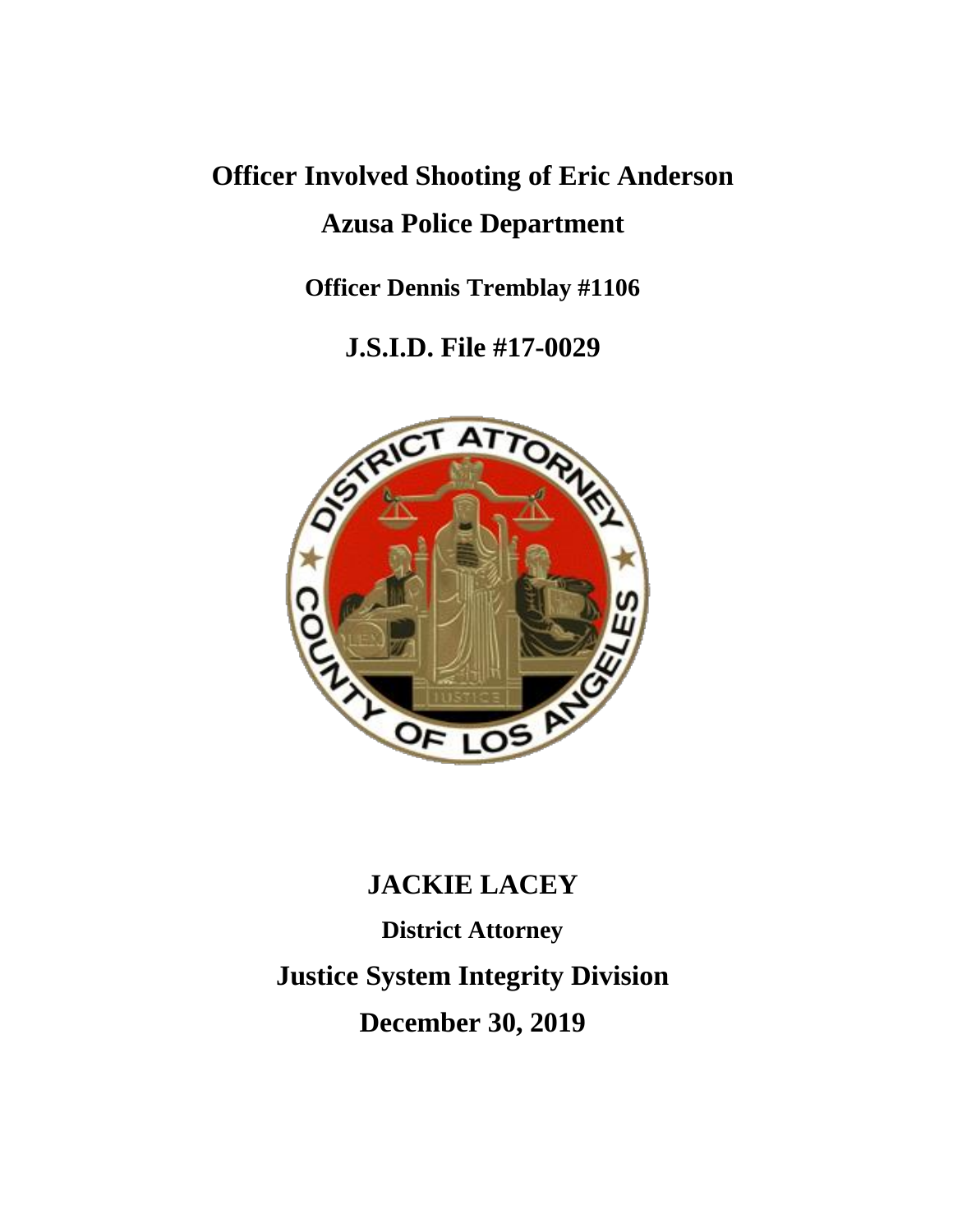#### **MEMORANDUM**

| TO:             | CHIEF MICHAEL BERTELSEN<br><b>Azusa Police Department</b><br>725 North Alameda Avenue<br>Azusa, California 91702                                 |
|-----------------|--------------------------------------------------------------------------------------------------------------------------------------------------|
|                 | <b>CAPTAIN KENT WEGENER</b><br>Los Angeles County Sheriff's Department<br>Homicide Bureau<br>1 Cupania Circle<br>Monterey Park, California 91755 |
| FROM:           | JUSTICE SYSTEM INTEGRITY DIVISION<br>Los Angeles County District Attorney's Office                                                               |
| <b>SUBJECT:</b> | Officer Involved Shooting of Eric Anderson<br>J.S.I.D. File #17-0029<br>L.A.S.D. File #017-00007-3199-013                                        |
| DATE:           | December 30, 2019                                                                                                                                |

The Justice System Integrity Division of the Los Angeles County District Attorney's Office has completed its review of the January 15, 2017, fatal shooting of Eric Anderson by Azusa Police Department (APD) Officer Dennis Tremblay. We have determined that Officer Tremblay acted in lawful self-defense.

The District Attorney's Command Center was notified of this shooting on January 16, 2017, at approximately 12:31 a.m. The District Attorney Response Team responded to the location. They were given a briefing and walk-through of the scene.

The following analysis is based on reports, recorded interviews, and photographs submitted to this office by the Los Angeles County Sheriff's Department (LASD) Homicide Bureau. A voluntary statement by Tremblay was also considered as part of this analysis.

# **FACTUAL ANALYSIS**

On Sunday, January 15, 2017, at 11:01 p.m., Azusa Police Department (APD) officers responded to a call of a man armed with a gun, in the City of Azusa. During an ensuing encounter, APD Officer Dennis Tremblay fired several rounds, fatally wounding Anderson.

#### Shareen A.

Shareen A. stated that her husband, Eric Anderson, had been diagnosed with anxiety and depression, and had been abusing alcohol and prescription medications for several years leading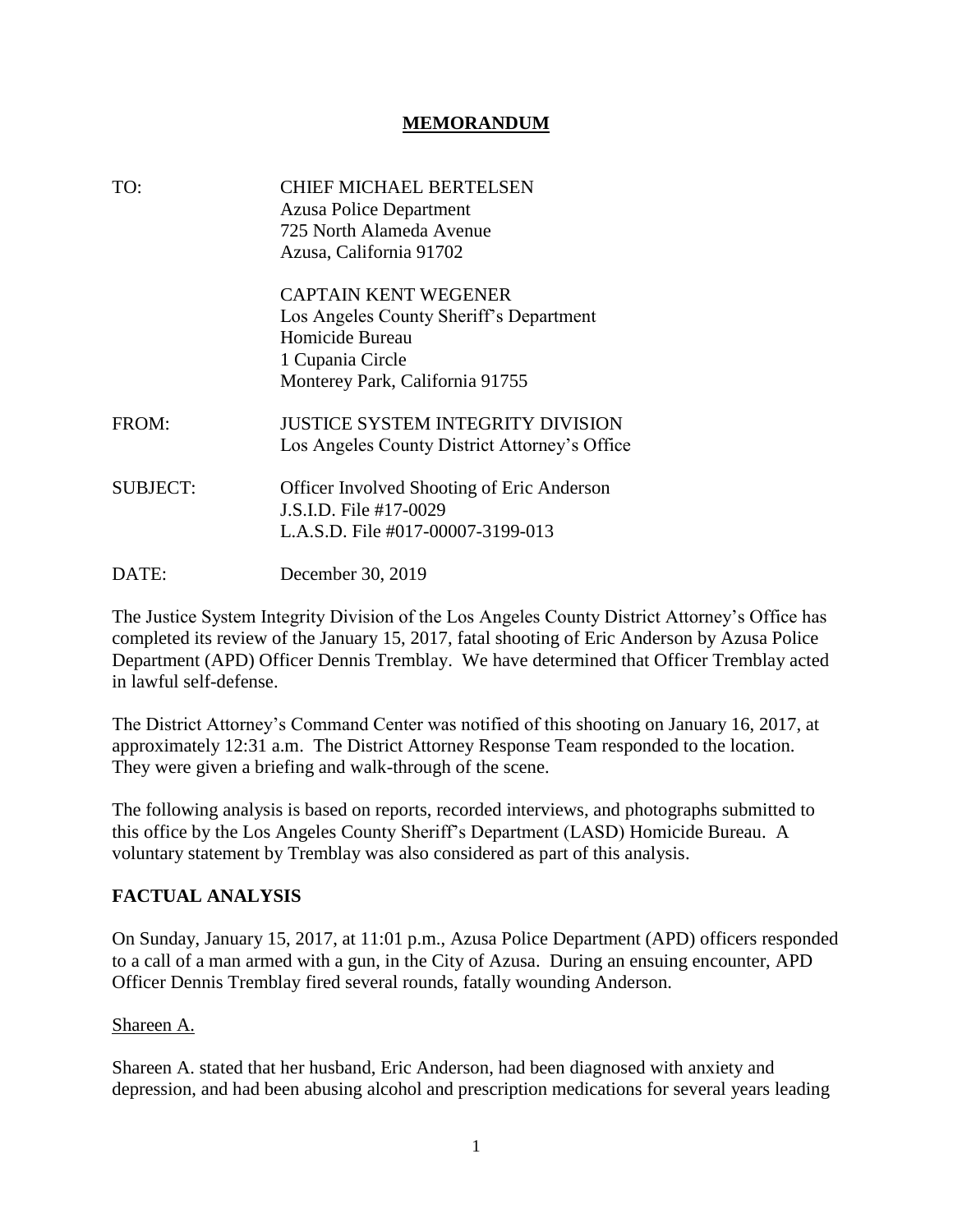up to January 15. In the preceding week, Anderson had gone to the emergency room on Thursday and Saturday for vomiting and uncontrollable anxiety.

In the early afternoon hours of Sunday, January 15, Anderson became upset when Shareen A. told him that he needed to address longstanding health issues. Later that night, at approximately 10:45 p.m., Shareen A. awoke in her upstairs bedroom to the sound of her dogs barking. She went downstairs and found Anderson standing at the open front door looking outside. When she approached him from behind, he turned around suddenly with a "panicked" and "wild" look, and said to her, "You have to get back upstairs; people are after me!" Anderson explained that he had gone for a walk to clear his head and two people "accosted" him with guns, possibly injuring him. Shareen A. examined him and observed no sign of injury, but noticed he was sweating profusely and smelled of alcohol. He ripped his shirt off and threw it to the floor and began pulling at her arm in a "frantic" and "manic" manner.

Anderson further explained that he was armed and had exchanged gunfire with unknown persons and was now home looking for a second gun to protect himself.<sup>1</sup> Shareen A. told him she wanted to call the police but he responded, "No, we can't!" He was very paranoid and continually peered out the front door, saying, "Those people are still out there. They drew guns and fired at me." He then led her upstairs and began frantically looking for his second gun. Anderson located a medium-sized handgun and, despite Shareen A.'s pleas, took the firearm and went downstairs. He was in such "an erratic state" that he caused her great fear; in his panic he slipped down the stairs as he descended. Shareen A. tried to call Anderson's sister and then called 9-1-1. Hearing her conversation, Anderson became upset and said, "I told you not to call  $9-1-1!$ "

As Shareen A. talked with the operator, Anderson went outside and out of her sight. Shareen A. ran up the street looking for him, but instead, encountered APD Officer Samantha Sloniker. Shareen A. explained the circumstances to Sloniker, and then called Anderson's sister on speakerphone for additional information.

Anderson's sister explained that she called Anderson earlier after receiving an abruptly ended call from Shareen A. Anderson told her that two men accosted him. Without specifying details, he said, "They're going to shoot me," and expressed that he was afraid to go outside because "the cops are going to kill me." Anderson then said he needed to go, said "goodbye," and ended the call.

After the phone call with Anderson's sister, Shareen A. heard a male voice shout, "Put the gun down!" followed by five to six gunshots. She did not hear Anderson say anything in response to the commands and was unable to see what had happened before and during the gunshots.<sup>2</sup> A short time later, someone told her that her husband had been shot by police officers.

Shareen A. told investigators that she had not heard any gunshots prior to waking up that night, and she did not hear any gunshots immediately prior to the officer-involved shooting. Shareen

<sup>1</sup> Shareen A. informed investigators that Anderson had two handguns and a shotgun which he kept in various locations in the house, without a safe.

<sup>2</sup> Shareen A. was unable to see clearly because she was not wearing her corrective lenses.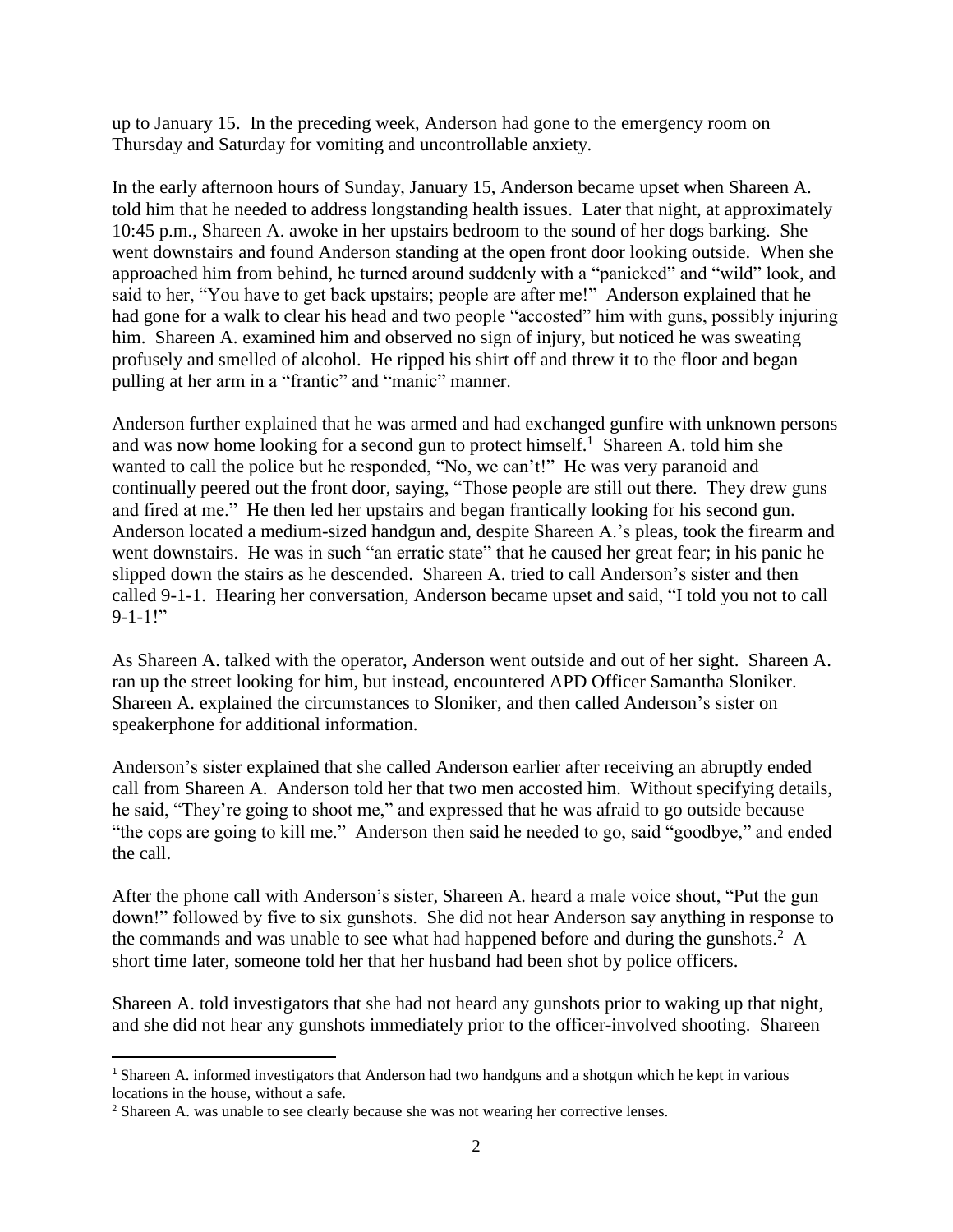A. had never seen Anderson behave as he did that night and told investigators that what she observed "was not my husband." She was certain he was not suicidal because of his religious beliefs.

#### Officer Samantha Sloniker

At approximately 11:00 p.m., on January 15, 2017, Sloniker responded to a radio call describing two separate reports of gunshots fired near the intersection of Windsong Court and Ranch Road in the City of Azusa. Sloniker responded and did not observe any evidence of a shooting. A short time later, while responding to an unrelated call, Sloniker heard a broadcast of a man with a gun on Windsong Court.

Sloniker responded and was met in the street by Shareen A. who was crying and frenzied. Shareen A. said her husband was "manic" and not acting like himself, claiming that someone accosted and shot at him. During the conversation, Sloniker heard shouting to the south on Ranch Road and observed a man, later identified as Anderson, wearing black pants and standing in the street facing her. Sloniker ran toward the man and simultaneously saw Officers Rocky Wenrick and Dennis Tremblay running in the same direction. One of the officers told Anderson to get on the ground but he responded, "No." Sergeant John Madaloni, who had already engaged Anderson, told him to "get down" three times.

As they approached, Sloniker drew her sidearm, and Wenrick and Tremblay were armed with M4 patrol rifles. Anderson, who had been facing them initially, turned away to face Madaloni who had illuminated him with a flashlight from the south. Anderson had his hands raised and Sloniker could see a handgun in his right hand. Sloniker and Wenrick retreated behind a patrol vehicle for officer safety, at a distance of approximately 15-20 yards from Anderson. Sloniker saw Tremblay a few feet away from her with no protective cover.

Anderson turned back to face north, toward Wenrick, Tremblay, and Sloniker. As he turned, he positioned the gun with his right hand upward toward his chin. A moment later he brought the gun downward, pointing the barrel in the direction of the officers. Tremblay fired approximately four to five rounds at Anderson, who "cringed" and fell to the ground, dropping the handgun. Anderson stood again and one of the officers ordered him not to reach for the gun; however, Anderson bent over and picked up the gun. As he lifted it just a few inches off the ground, Sloniker heard three to four additional rounds being fired. Anderson fell backward onto the street and the gun fell a few feet away from him. Officers secured the weapon and performed CPR until paramedics arrived.

#### Officer Rocky Wenrick

Wenrick and Tremblay were handling a call for service when they heard a radio broadcast at approximately 11:00 p.m. regarding shots fired. Approximately fifteen minutes later they heard a follow up call regarding a man with a gun on Windsong Court. Wenrick and Tremblay responded to the location in separate vehicles. Wenrick arrived and saw Sloniker talking with a woman, whom he learned was the wife of the armed man. Wenrick retrieved his ballistic helmet and M4 rifle and began to assist with containment of the area. His attention was drawn to yelling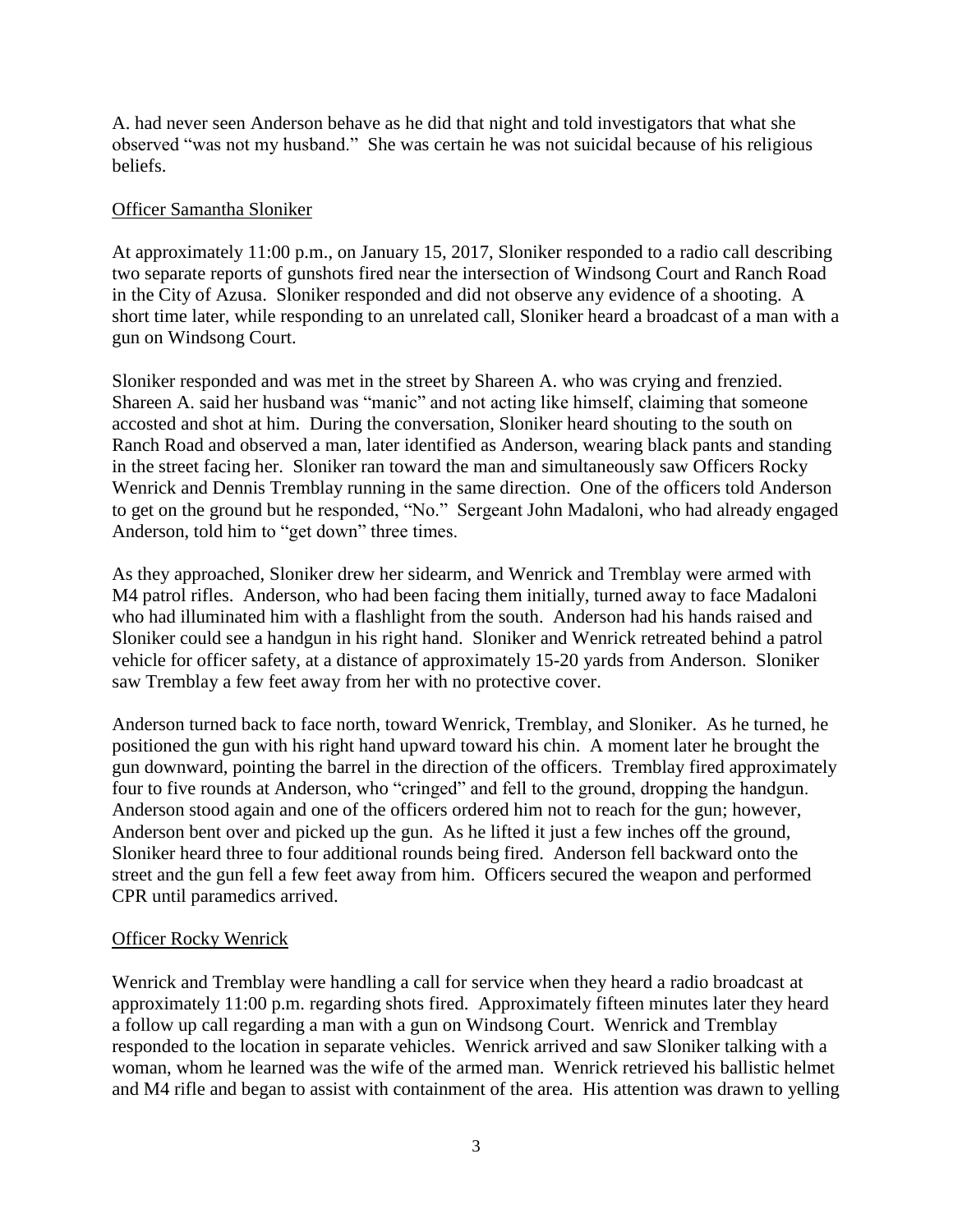down the street, where he saw Anderson standing in the street wearing pants but no shirt. Madaloni and Anderson were exchanging words but Wenrick could not discern what was being said. Anderson had his arms partially raised.

Wenrick then heard Madaloni giving verbal commands to Anderson, at which time Tremblay said, "He has a gun." Wenrick observed what appeared to be a handgun in Anderson's right hand, held upward toward his chin. Anderson was not complying with commands to surrender and to lay the gun down. After several seconds Anderson lowered the gun from his chin and pointed it at Tremblay. Wenrick immediately heard a volley of gunshots.<sup>3</sup>

In response to the gunfire, Anderson dropped the gun and crouched as if to avoid being struck. He immediately picked the gun up from the ground and again pointed it at Tremblay. Tremblay fired several additional rounds and Anderson fell to the ground. Wenrick and Tremblay approached Anderson and Tremblay kicked the handgun away from him.<sup>4</sup>

#### Sergeant John Madaloni

Madaloni was aware of a radio call of shots fired on Windsong Court, which was handled by Sloniker at approximately 11:00 p.m. Sometime later, he heard a second call from the same location of a domestic disturbance involving a man armed with a black handgun.

Madaloni was the first to arrive at the intersection of Windsong Court and Ranch Road. He saw Anderson, shirtless, step out onto Ranch Road near Madaloni's position. Anderson raised his hands "approximately 90 degrees" and Madaloni could see a black object in his right hand. Madaloni illuminated Anderson with his flashlight and verified the object was a handgun. Anderson looked toward Madaloni when he illuminated him, at which time Madaloni ordered him to get on the ground. Anderson said he could not, and then became "emotional." Madaloni again ordered him to get on the ground and told him they could "talk about this." Anderson responded, "I can't." From the interaction, Madaloni concluded Anderson was "not rational."

At that time, Madaloni saw and heard Tremblay, Wenrick and Sloniker running southbound toward Anderson with flashlights illuminated. Anderson pivoted toward the arriving officers and Madaloni repositioned to avoid potential crossfire. After Madaloni obtained cover behind his vehicle he heard four to five gunshots. Several seconds later he heard a second volley of approximately three to four gunshots and then saw Anderson down on the ground. Madaloni approached and saw a black handgun and a loose live round next to Anderson.

#### Officer Dennis Tremblay

Tremblay was working uniformed patrol in a marked APD police vehicle on the evening of January 15. He responded with Wenrick to Windsong Court in response to radio calls of a man who was armed with a gun, and who had been drinking. Tremblay arrived on scene and saw Sloniker speaking to a woman, who he came to learn was the wife of the armed suspect. After

<sup>&</sup>lt;sup>3</sup> Wenrick refrained from firing his weapon because he noted cars and a condominium complex behind Anderson, who was approximately 20 yards away.

<sup>4</sup> An assisting officer cleared Anderson's gun by releasing the magazine and ejecting a live round from the chamber.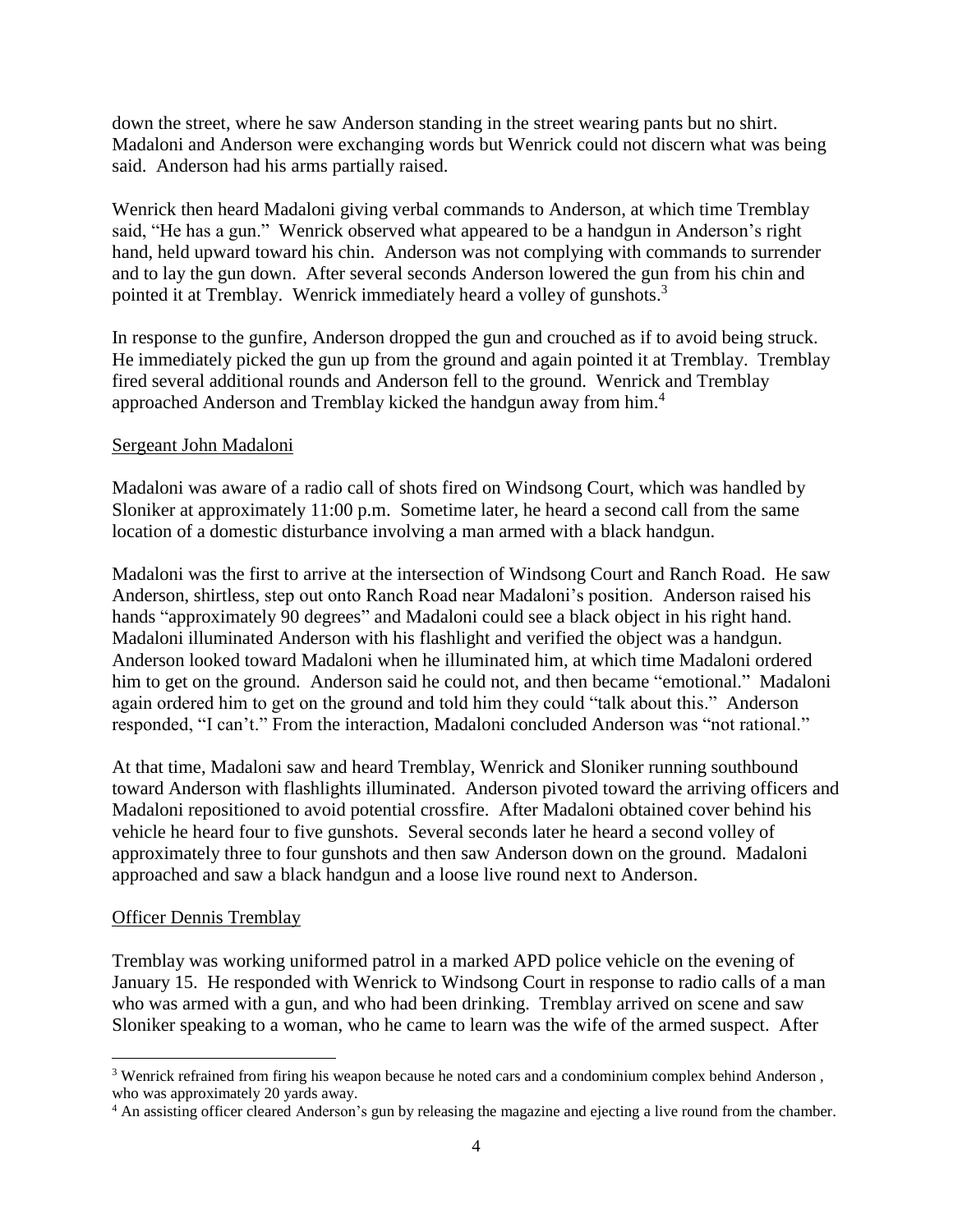obtaining information from Sloniker that the suspect possessed a shotgun and handguns, Tremblay retrieved his ballistic helmet and department-issued M4 rifle.

Tremblay heard yelling to the south of his location and saw Anderson standing in the middle of Ranch Road, facing southeast and yelling back and forth with Madaloni who was further south. Tremblay heard Madaloni say repeatedly, "Police! Drop the gun!" but did not hear if Anderson responded because he was facing away from Tremblay. Tremblay clearly saw a handgun in Anderson's right hand, which, moments later, Anderson pointed upward toward his own chin. Anderson moved the gun downward again and then pointed it in Madaloni's general direction. Tremblay could not see Madaloni at that time.

A few seconds later, Anderson turned toward Tremblay in a slow, deliberate manner, holding the handgun with the muzzle pointed at Tremblay. In fear for his life, Tremblay fired three to five rounds and Anderson dropped the handgun onto the street. Anderson made eye contact with Tremblay and then moved to pick up the gun. Tremblay yelled, "Don't do it! Don't touch it!" and "Don't make me do it!" but Anderson retrieved the gun and began to raise it. Tremblay, again in fear for his life, fired a second volley of several rounds from his rifle at Anderson until he fell to the ground. Tremblay approached Anderson with other officers and kicked away the gun that had fallen near Anderson.

#### Officer Michael Wise

APD Officer Michael Wise responded to a radio broadcast of a person with a gun. As he began running toward the location he heard someone shout, "Police!" and "Drop the gun!" before hearing an initial volley of four to five gunshots. As he continued running toward the location he again heard the shouting of the commands, "Police! Get on the ground!" and "Drop the gun!" before hearing a second volley of four to five gunshots.

# Autopsy

An autopsy performed by the Los Angeles County Department of Medical Examiner-Coroner revealed a single gunshot wound entering the right side of Anderson's body near his armpit area under his right arm. The bullet entered the chest cavity on the right side and traveled laterally, right to left, striking both lungs and the aorta, resulting in massive blood loss and bilateral lung collapse. The bullet was recovered from the left interior wall of the chest.

The medical examiner's report indicated the presence of the antidepressant Nortriptyline and the narcotic analgesic Hydrocodone in Anderson's blood. The report further noted that the mixture of the medications with alcohol has the potential to cause severe reactions and behaviors, including agitation, hostility, aggression, and/or other irrational behaviors. Anderson's bloodalcohol concentration (BAC) was measured at 0.174%, more than twice the legal limit for operating a motor vehicle.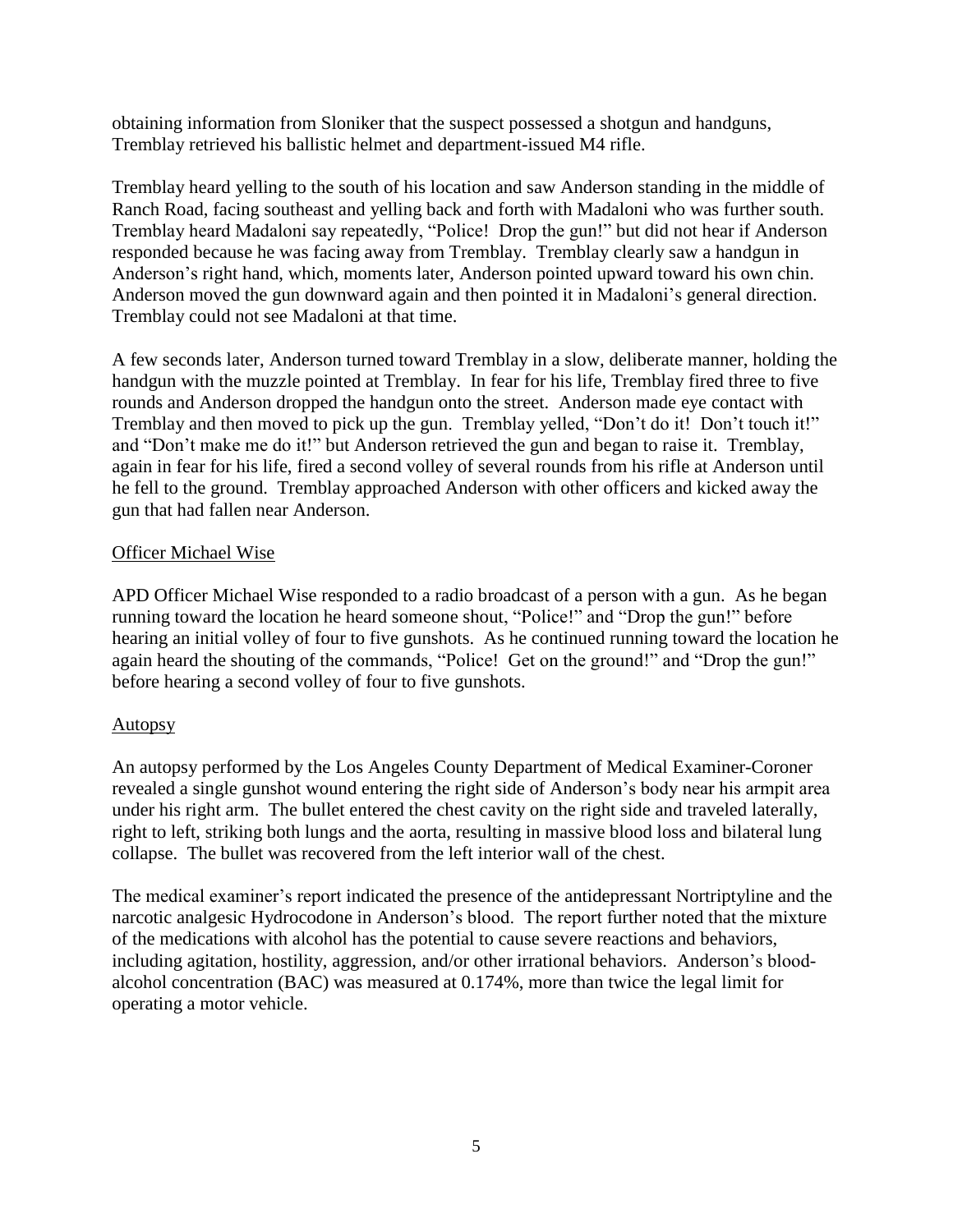#### Crime Scene and Ballistics Evidence

The LASD investigated the officer involved shooting incident and documented the crime scene. The rifle used by Tremblay during the incident was recovered and determined to be a Colt Model M4 .223 caliber rifle. In the area of the shooting, nine expended .223 caliber cartridge cases were located and tested, and were determined to have been fired from Tremblay's rifle. Several bullet holes, bullet strike marks, and a bullet fragment consistent with Tremblay's weapon were noted in cars parked to the southwest of Anderson.

Criminalists recovered a Glock .40 caliber semiautomatic handgun adjacent to where Anderson had fallen. It held a magazine containing seven live .40 caliber cartridges. A separate live .40 caliber cartridge was found immediately adjacent to the gun, and another live .40 caliber cartridge was found near Anderson's final resting position.



Figure 1. Photograph depicting the location of the recovered handgun in relation to Anderson after it was kicked away by Tremblay.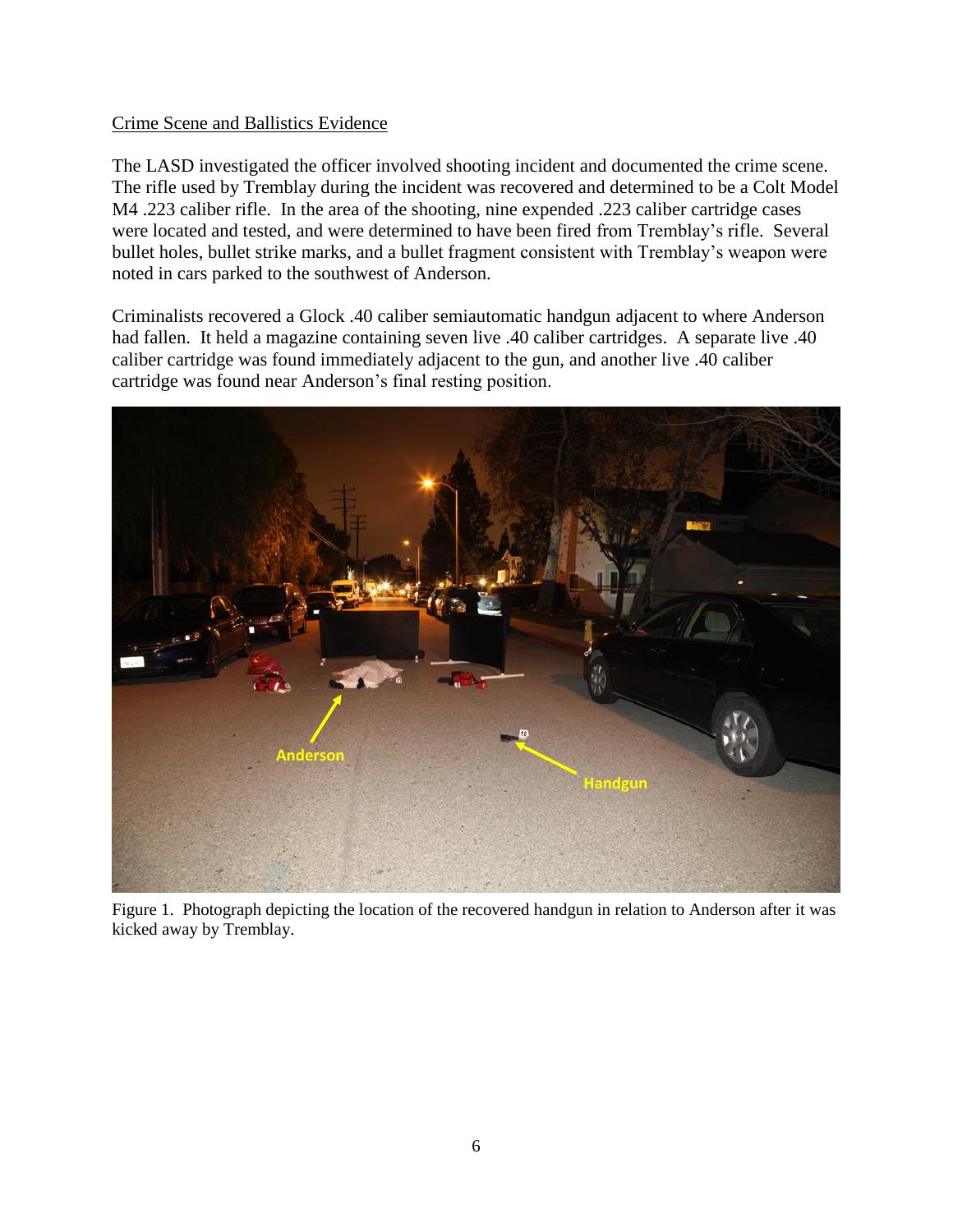

Figure 2. The handgun used by Anderson, with live rounds. The photograph depicts the handgun after it was rendered safe by an APD officer.

A loaded STAR .380 caliber semiautomatic handgun was found on a coffee table in the living room of Anderson's residence. A loaded Beretta 32 Tomcat semiautomatic handgun, chambered in .32 Auto, was recovered from a sofa in the same room.<sup>5</sup> Four expended cartridge cases, headstamped "GFL 7.65 MM"<sup>6</sup> were recovered from the grass parkway area near Windsong Court and Ranch Road. The four expended cartridge casings were determined to have been fired from the Beretta handgun. The M4 rifle and three handguns were tested and all were determined to be functional.

# **LEGAL ANALYSIS**

 $\overline{a}$ 

In civil actions alleging Fourth Amendment violations by police officers, the courts have employed an objective standard of reasonableness in evaluating a police officer's use of deadly force. "The 'reasonableness' of a particular use of force must be judged from the perspective of a reasonable officer on the scene, rather than the 20/20 vision of hindsight…. The calculus of reasonableness must embody allowance for the fact that police officers are often forced to make split-second judgments—in circumstances that are tense, uncertain, and rapidly evolving—about

<sup>&</sup>lt;sup>5</sup> The Beretta contained one cartridge in the chamber and two cartridges in the attached magazine. The safety mechanism of the handgun was disengaged.

<sup>&</sup>lt;sup>6</sup> The 7.65 mm round is the European equivalent to the American .32 Auto round. The two rounds are dimensionally identical.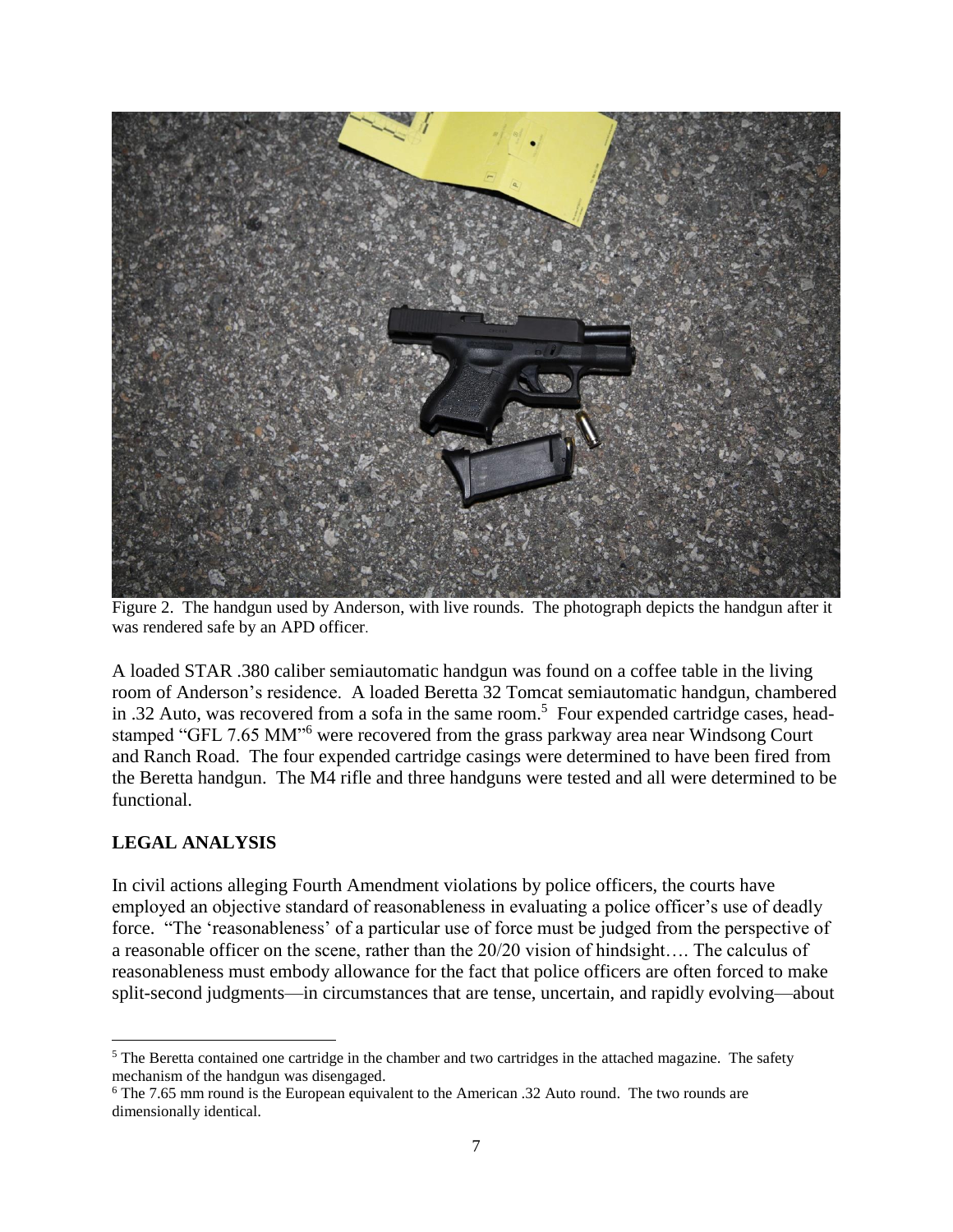the amount of force that is necessary in a particular situation." Graham v. Connor (1989) 490 U.S. 386, 396-397.

In California, the evaluation of the reasonableness of a police officer's use of deadly force employs the standard of a reasonable person acting as a police officer. [People v. Mehserle](https://advance.lexis.com/api/document/collection/cases/id/55V4-VH01-F04B-N0PT-00000-00?context=1000516) [\(2012\) 206 Cal.App.4th 1125, 1146 \(](https://advance.lexis.com/api/document/collection/cases/id/55V4-VH01-F04B-N0PT-00000-00?context=1000516)holding that California law "follows the objective 'reasonable person' standard—the trier of fact is required to evaluate the conduct of a reasonable person in the defendant's position [citations omitted] . . . the jury should consider all relevant circumstances surrounding the defendant's conduct. This enables the jury to evaluate the conduct of a reasonable person functioning as a police officer in a stressful situation—but this is not the same as following a special 'reasonable police officer' standard.")

Where the peril is swift and imminent and the necessity for action immediate, the law does not weigh in too nice scales the conduct of the assailed and say he shall not be justified in killing because he might have resorted to other means to secure his safety. People v. Collins (1961) 189 Cal.App.2d 575. Rather, the right to employ deadly force in self-defense or in the defense of another exists if the person claiming the right actually and reasonably believed that he or another was in imminent danger of great bodily injury or death. People v. Randle (2005) 35 Cal.4<sup>th</sup> 987, 994; People v. Mercer (1962) 210 Cal.App.2d 153, 161.

In protecting himself or another, a person may use that amount of force which he believes reasonably necessary and which would appear to a reasonable person, in the same or similar circumstances, to be necessary to prevent imminent injury. CALCRIM No. 505.

Tremblay initially heard a broadcast of a man with a gun on a public street. During his response he received further information that the suspect had been drinking, was currently armed, and owned a shotgun and multiple handguns. Tremblay arrived at the scene and made visual contact with Anderson when he heard Madaloni yelling several times to him, "Police! Drop the gun!"

As Tremblay began to approach Anderson, who was facing away from him, Tremblay clearly saw a handgun in his right hand. At that point, Tremblay communicated to Wenrick, "He has a gun." The statements of five officers establish that multiple commands were given to "drop the gun" and "get on the ground," all of which were ignored by Anderson. Madaloni described Anderson's noncompliant behavior in the situation as "not rational."

After a short time, Tremblay saw Anderson lower the muzzle of the gun from an upward position, down toward the general direction of Madaloni. However, because Tremblay could not see Madaloni at that moment, Tremblay refrained from using deadly force. Moments later, however, Sloniker, Wenrick and Tremblay saw Anderson turn and point the muzzle of the firearm in their direction, specifically at Tremblay, who had no cover from potential gunfire. Tremblay fired three to five rounds in Anderson's direction.

Tremblay was unsure if any of the rounds struck Anderson, but after Anderson "cringed" or crouched, he began to reach for the gun that had dropped to the street. Tremblay yelled, "Don't do it! Don't touch it!" and "Don't make me do it!" to clearly communicate his intention to use deadly force if Anderson continued to threaten harm with the handgun. Despite Tremblay's